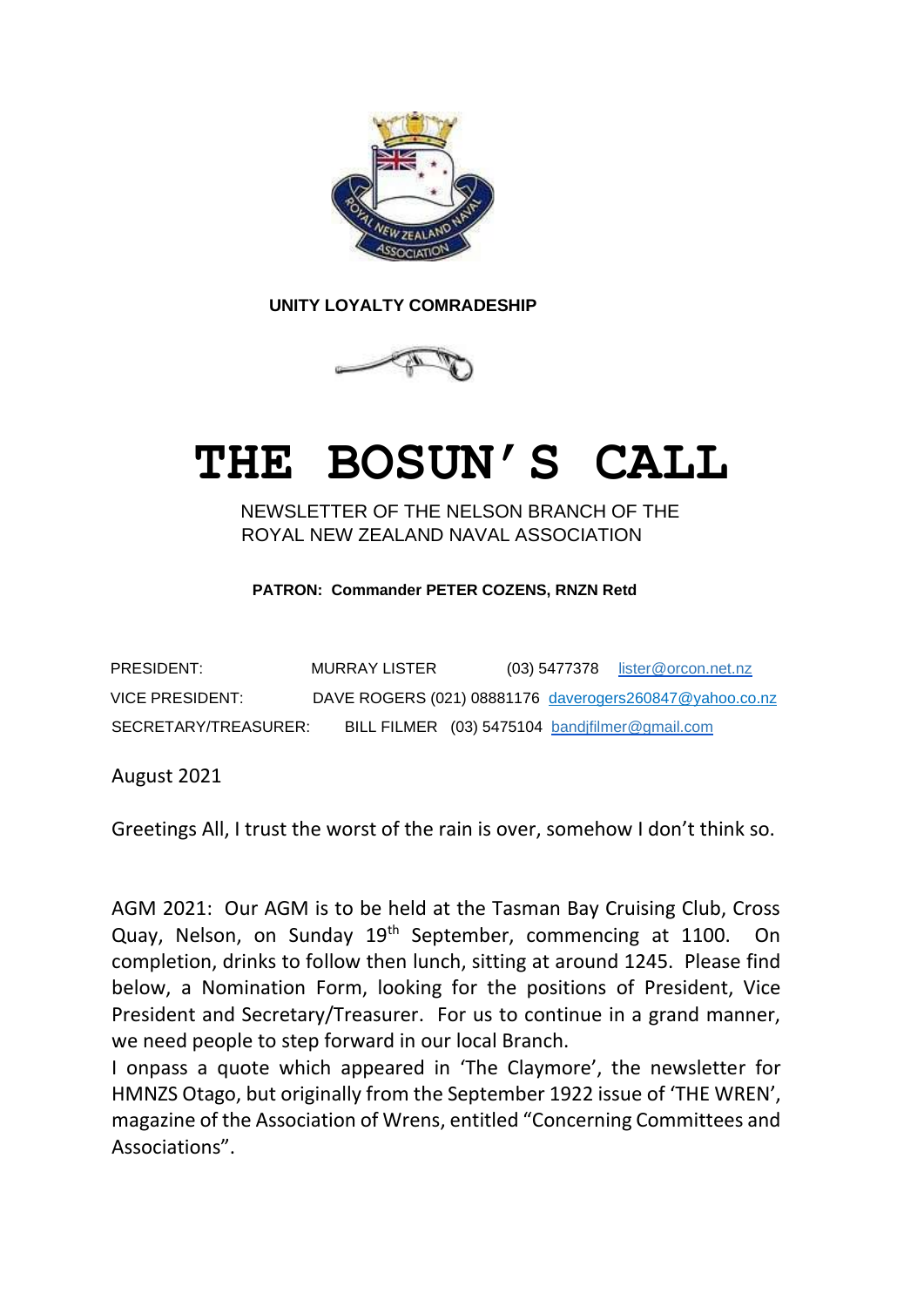*'I commend to you to take seriously your responsibilities, and realise your importance….to carry on the traditions of the past, yet build up for the Association, an actively useful future'.*

A reminder will come a little later, but I will need to know names as to who is attending, given that we will need at least 30 for the lunch. Diary this team, so as we may have a great attendance. See further below for our menu. Almost all of us will have served in Asia, thus I am sure the lunch will be most appreciated. Wives/husband/partners most welcome.

Although the bar has EFTPOS, please bring cash for your buffet lunch and membership subs.

LUNCH AT MOUTERE INN: July 18<sup>th</sup> saw 38 members and wives/partners sit for lunch. As usual, much banter and noise with, I am sure, all enjoying their time. We lost four due to last minute work calling or illness, and with the case of Fay Baker, the huge amount of rain the days before, which necessitated her and help, needing to electric fence an area to regroup her stock. You may have seen the news item of a chap being rescued from his camper van in the Motueka River, via Helo, and later the same Helo forcing some stock to higher ground from the river. These were Fay's cattle.

BILL AND JANE FILMER: The Very Best to Jane and Bill on the 50<sup>th</sup> Anniversary of their wedding. Saw an album of photos from the day, Bill in his uniform as an LSBA and Jane looking so good in her wedding dress. Just a few weeks later they departed for Singapore where Bill was appointed to a British Military hospital in Changi, for a period of two years.

NEW MEMBER: Dave Sutton was Royal Navy, Nov. 75 until Nov. 97. And finished up as a Chief Petty Officer Air Engineering Artificer (Electrical). Welcome to our Branch Dave, I trust you will enjoy your time and gatherings with us.

THE TABLE OF KNOWLEDGE: We meet every Wednesday, 1600 at the Stoke Rugby Club in the Greenmeadows Centre. This is RSA night but we have a happy table of RNZNA members and wives, much noise and fun. Meat raffles and for those who are RSA members, a free draw for more meat. As a member of RNZNA you are able to attend, even if you are not a member of RSA, just bring your Membership Card.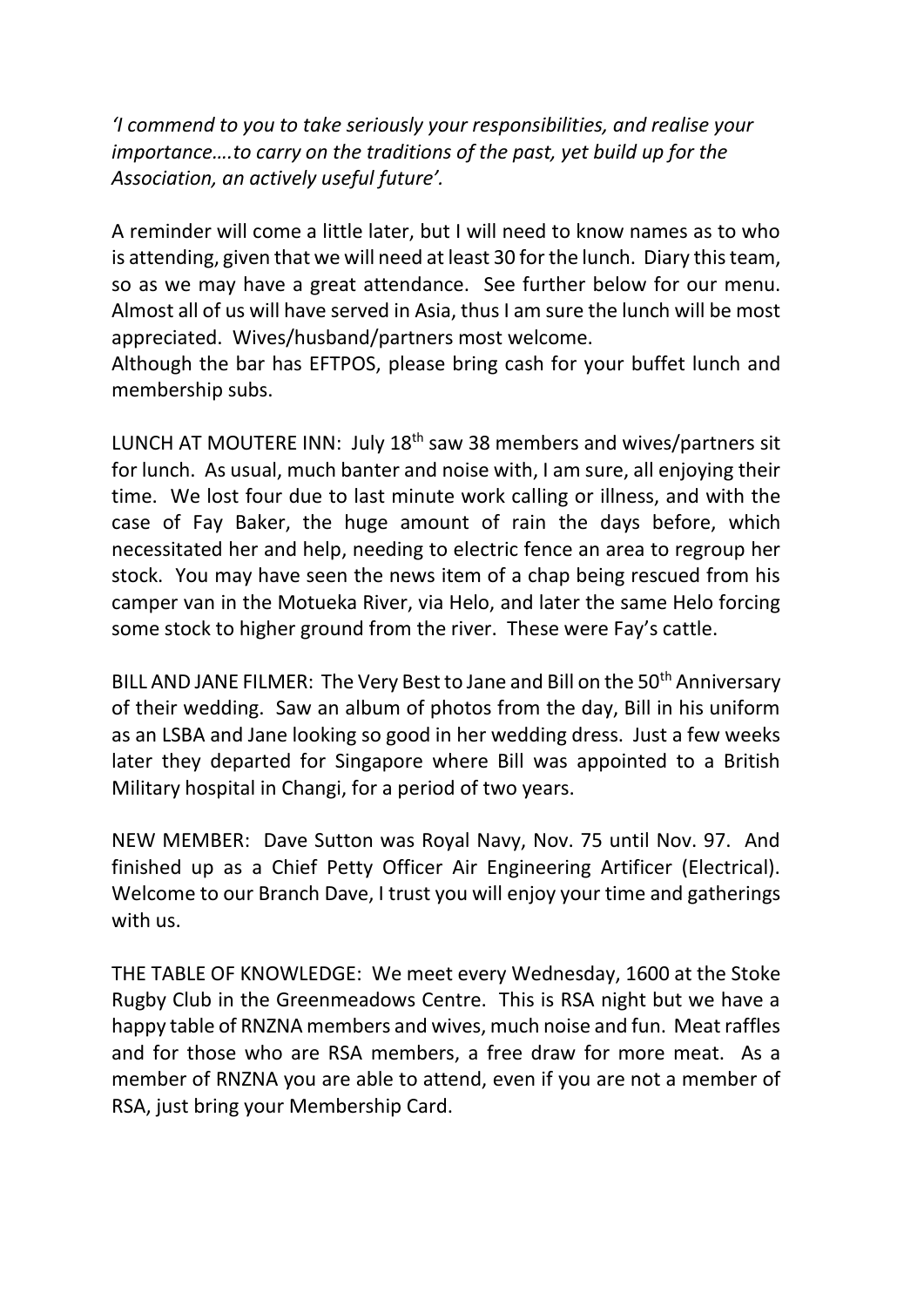Our AGM Buffet Lunch Menu.



### **BUFFET**

## **Home Made Pork Spring Rolls & Prawn Twisters**

**Asian Style Poached Fish with Ginger & Rice Wine**

**Honey Soy Chicken**

**Stir Fry Black Pepper Steak**

**Asian Style Vegetables**

**Yeyen's Nasi Goreng with Egg**

## **DESSERT**

**Es Buah with Lychee and Fresh Fruit Ice Cream**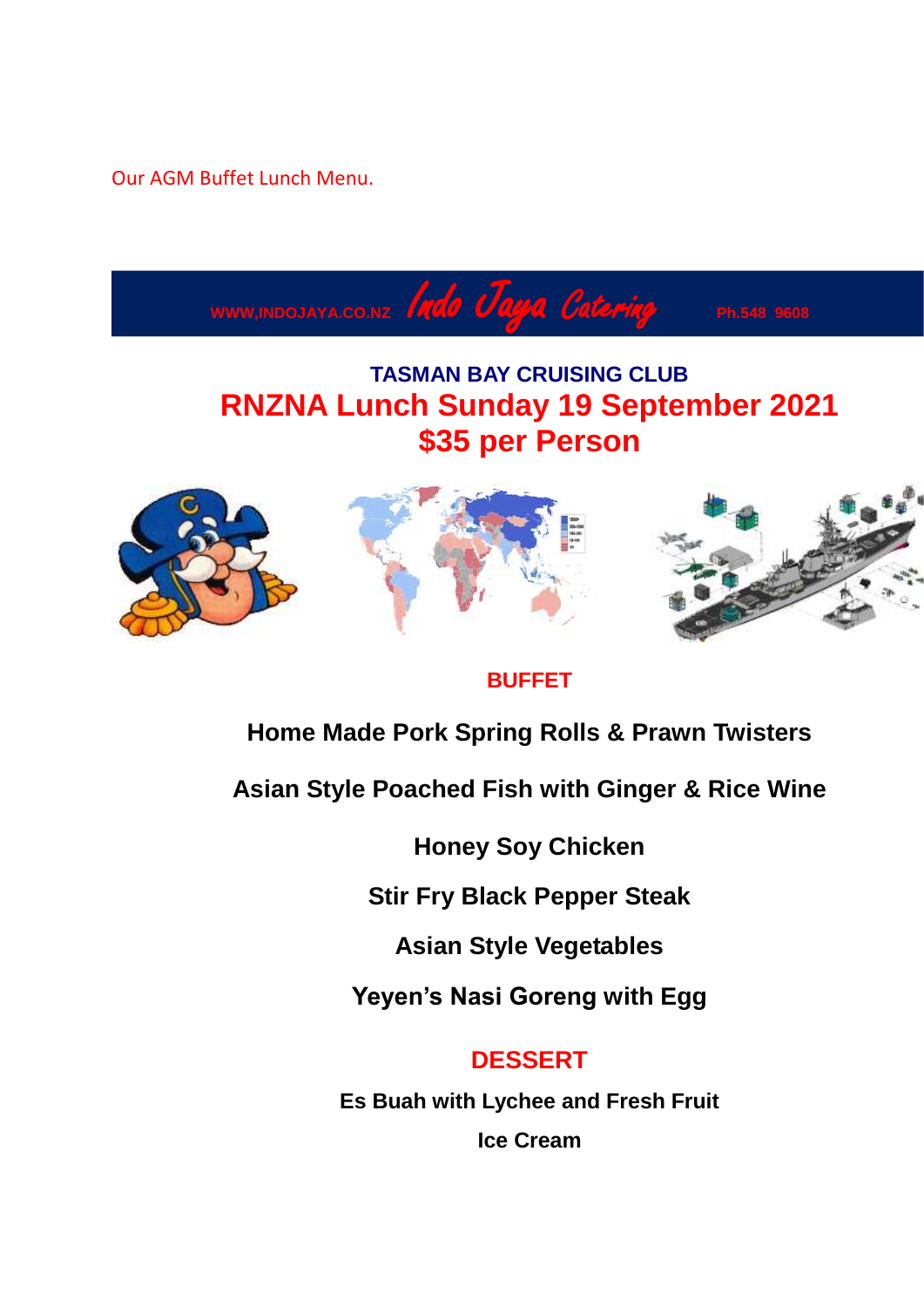#### ROYAL NEW ZEALAND NAVAL ASSOCIATION NELSON BRANCH

#### **NOMINATION FOR EXECUTIVE COMMITTEE**

| for the position of $\frac{1}{\sqrt{1-\frac{1}{\sqrt{1-\frac{1}{\sqrt{1-\frac{1}{\sqrt{1-\frac{1}{\sqrt{1-\frac{1}{\sqrt{1-\frac{1}{\sqrt{1-\frac{1}{\sqrt{1-\frac{1}{\sqrt{1-\frac{1}{\sqrt{1-\frac{1}{\sqrt{1-\frac{1}{\sqrt{1-\frac{1}{\sqrt{1-\frac{1}{\sqrt{1-\frac{1}{\sqrt{1-\frac{1}{\sqrt{1-\frac{1}{\sqrt{1-\frac{1}{\sqrt{1-\frac{1}{\sqrt{1-\frac{1}{\sqrt{1-\frac{1}{\sqrt{1-\frac{1}{\sqrt{1-\frac$ |                              |
|-------------------------------------------------------------------------------------------------------------------------------------------------------------------------------------------------------------------------------------------------------------------------------------------------------------------------------------------------------------------------------------------------------------------|------------------------------|
| Signed<br>Signed<br>Signed<br>Signed<br>Signed<br>Signed<br>Signed<br>Signed<br>Signed<br>Signed<br>Signed<br>Signed<br>Signed<br>Signed<br>Signed<br>Signed<br>Signed<br>Signed<br>Signed<br>Signed<br>Signed<br>Signed<br>Signed<br>Signed<br>Signed<br><br><br><br><br><br><br><br><br><br><br><br><br><br><br><br><br><br><br><br><br><br><br>                                                                |                              |
|                                                                                                                                                                                                                                                                                                                                                                                                                   |                              |
|                                                                                                                                                                                                                                                                                                                                                                                                                   |                              |
| $I, \underline{\hspace{2cm}}$                                                                                                                                                                                                                                                                                                                                                                                     | accept the above nomination. |
| Signed<br><u>Signed</u>                                                                                                                                                                                                                                                                                                                                                                                           |                              |

This nomination must be in the hands of the Secretary no later than ten days before the Annual General Meeting.

## ROYAL NEW ZEALAND NAVAL ASSOCIATION NELSON BRANCH

#### **NOMINATION FOR EXECUTIVE COMMITTEE**

| for the position of $\frac{1}{\sqrt{1-\frac{1}{2}}}\left[\frac{1}{\sqrt{1-\frac{1}{2}}}\right]$ |                              |
|-------------------------------------------------------------------------------------------------|------------------------------|
|                                                                                                 |                              |
|                                                                                                 |                              |
|                                                                                                 |                              |
|                                                                                                 | accept the above nomination. |
| Signed Signed                                                                                   | Dated                        |

This nomination must be in the hands of the Secretary no later than ten days before the Annual General Meeting.